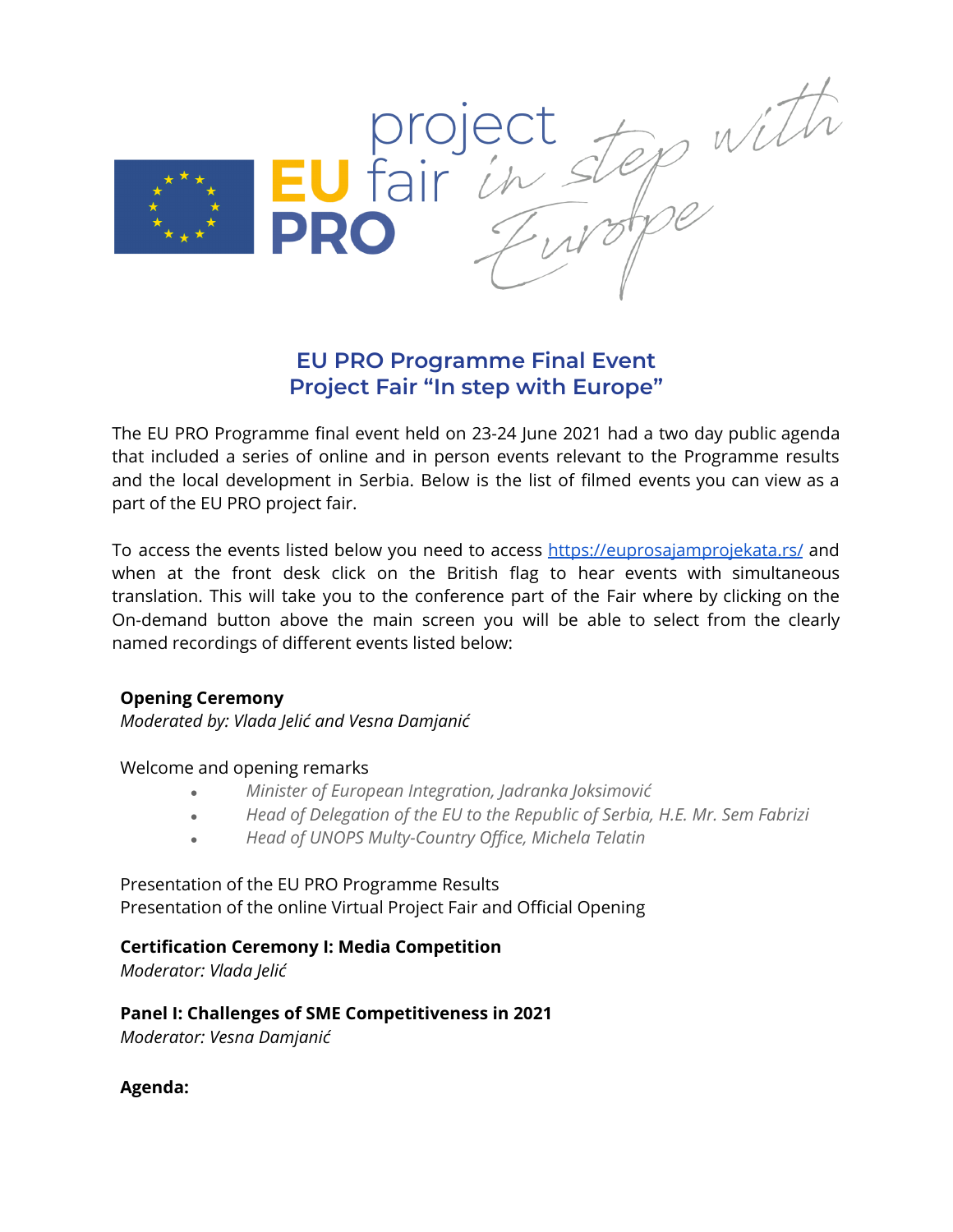

u korrak sa

Introduction Effectiveness of support to SMEs Digitalisation of SMEs Experiences of SMEs during the pandemic Corporate Social Responsibility Future funding opportunities for SMEs Discussion and wrap-up

## **Panelists:**

- *● Milan Ljušić, State Secretary in the Ministry of Economy*
- *● Mirko Pešić, Director Science and Technology Park Čačak*
- *● Jelena Jankovic, SME beneficiary Nanin recept s' juga, Vranje*
- *● Davor Micić, SME beneficiary Drvo tim 80, Ivanjica*
- *● Predrag Stošić, SME beneficiary Radanska ruža, Lebane*
- *● Milica Korać, EU PRO Programme*

**Panel II: Ensuring sustainability of social infrastructure projects**

*Moderator: Dragan Mladenović, Good Governance Advisor Swiss PRO*

#### **Agenda:**

Introduction

Impact of local infrastructure projects to wider community Good Governance ensuring sustainability in Infrastructure Presentation of Results - beneficiary LSGs: Inclusive Provision of Public Services Expanding the Scope of Public Services Improvement of Health Services Inclusion of vulnerable groups into education system Discussion

## **Panelists:**

- *● Valjevo, Nenad Branković, Project Management Consultant*
- *● Šabac, Ana Marinković , Head of Department for Social Affairs*
- *● Žagubica, Nenad Milosavljević, Head of Planning and Project Management*